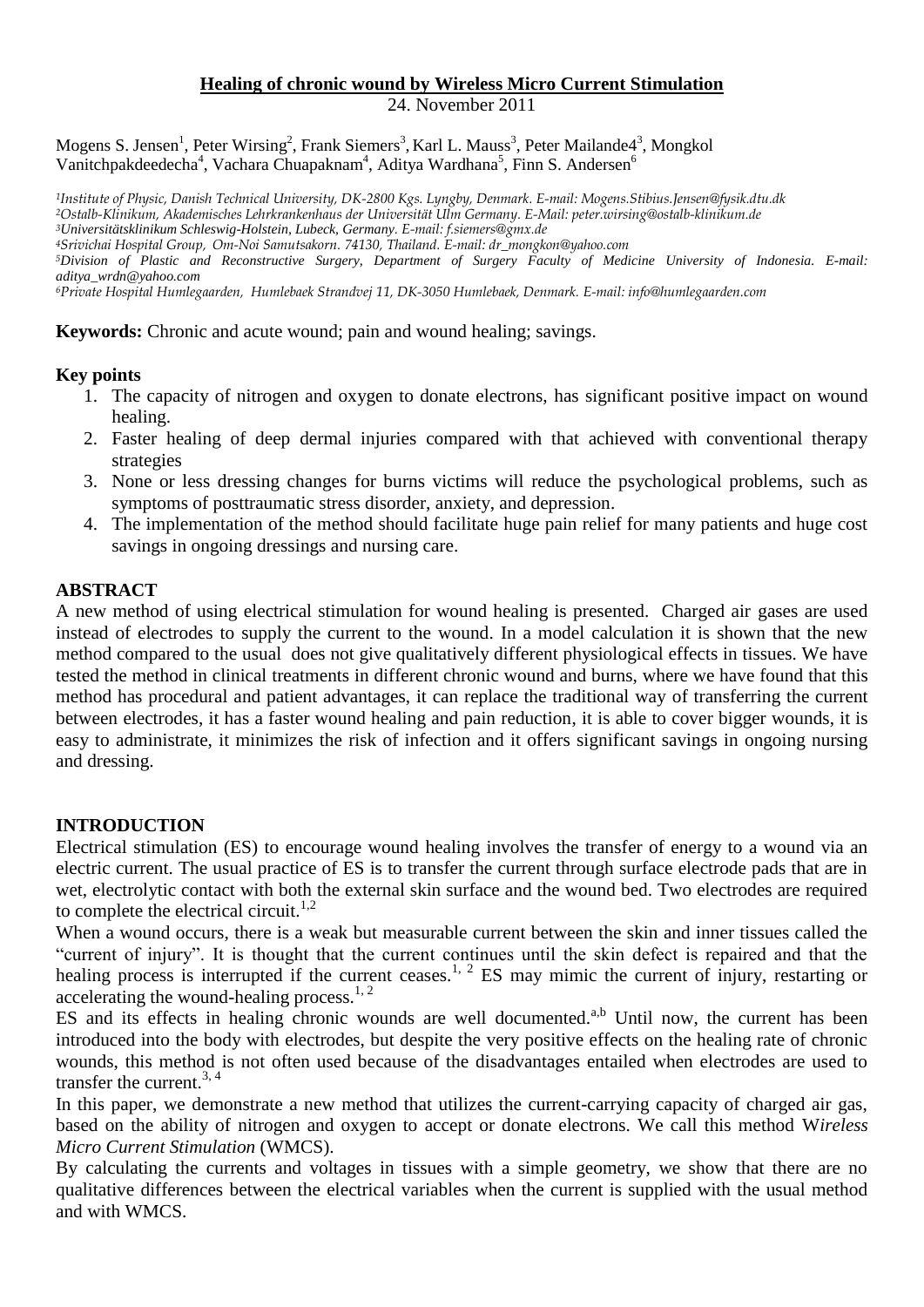We also report the results of treatments of different types of wounds with ES using the WMCS method, and demonstrate the versatility of the WMCS method when the size of the lesions is greater than the maximum size usually considered treatable with ES.

#### **METHODS**

In the lower atmosphere, the production of  $N_2^+$ ,  $O_2^-$  and a few free electrons, is primarily caused by radiation from alpha-activities. These so-called primary ions will within a few microseconds gather around themselves a cover of mostly water molecules held together by polarization forces. These processes typically give rise to a concentration of air-borne electrically charged particles in the order of some hundreds per milliliter.<sup>5</sup>

If a weak direct current electric field is applied to the atmosphere, the naturally produced  $N_2^+$  and  $O_2^-$  will move, the former in the direction of the field and the latter in the opposite direction. For a field strength of  $10^4$  V m<sup>-1</sup>, the velocity of N<sub>2</sub><sup>+</sup> will be in the order of 1.4 m s<sup>-1</sup> and that of O<sub>2</sub><sup>-</sup> about 2 m s<sup>-1</sup>.<sup>5</sup>

If the field strength exceeds a certain value, which at atmospheric pressure is about 3  $10^6$  V m<sup>-1</sup> (3) megavolts per meter; the breakdown field strength), a few free electrons can be accelerated to high velocities and energies, so that they can knock electrons from the oxygen and nitrogen molecules, creating more positive and negative molecules.<sup>5</sup>

If an  $O_2$ <sup>-</sup> ion lands on a conductive surface (like the skin), it gives up its negative charge, ceases to exist as an  $O_2^-$  ion, and turns into an oxygen molecule and a few water molecules. This process is called "plate out". In other words, the  $O_2^-$  never enters the body. However, the charge on the plated-out  $O_2^-$  will induce a current in the body cells and fluids.<sup>5</sup>

The unit used to produce the  $O_2^-$ -induced current in the body is a WMCS device, shown diagrammatically in the figure in a typical exposure situation. The flow of  $O_2$ <sup>-</sup> ions from the unit is directed towards the target (the patient), which is isolated from the ground. The target is connected back to the WMCS device through a control box that records the exposure rate and the total exposure, or the charge passing through the body.

The return path, established by wrist or ankle straps, has a dual purpose. It makes the measurement of exposure possible and it maintains the target at virtually zero potential with respect to the ground.



# *Tissue electrical potentials and currents supplied with electrodes or WMCS*

Questions have been raised regarding whether the WMCS method and the usual ES method can be expected to produce the same physiological effects. Whatever mechanism underlies the beneficial effects of ES these effects are related to the distribution of currents and voltages in the tissue. Therefore, we calculated these quantities in a simple model to compare the two methodologies.

The electrical potential  $(\varphi)$  and the current density (i) inside the tissue depend on the shape and position of the electrodes, the conductivity  $(\sigma)$  of the tissue, and the geometry of the body. In each area of tissue where  $\sigma$  is constant, Laplace's equation ( $\Delta \varphi = 0$ ) must be met with the appropriate boundary conditions. In general, this can only be calculated with numerical methods, e.g., finite element calculations, etc. However, for simple geometries and constant conductivity over the whole area, analytical solutions can be given.

Because we want to *compare* the situation when the current is supplied by two small plate electrodes with the WMCS method, where the current is "sprayed" onto a given area at a virtually constant current density, we believe more insight into the problem can be gained by studying these analytical solutions than with a lot of numbers obtained from numerical calculations. Therefore, we will consider a case in which the semiinfinite area of  $z > 0$ , bounded by the plane  $z = 0$ , is filled by a tissue of constant conductivity,  $\sigma$ . For  $z \to \infty$ , the potential is taken to be 0. The current is supplied through a small disk of radius a, around (0, 0, 0), with the other electrode far away, i.e., at infinity, where  $\varphi = 0$ . In case A, the disk is given a fixed voltage,  $V_0$ ,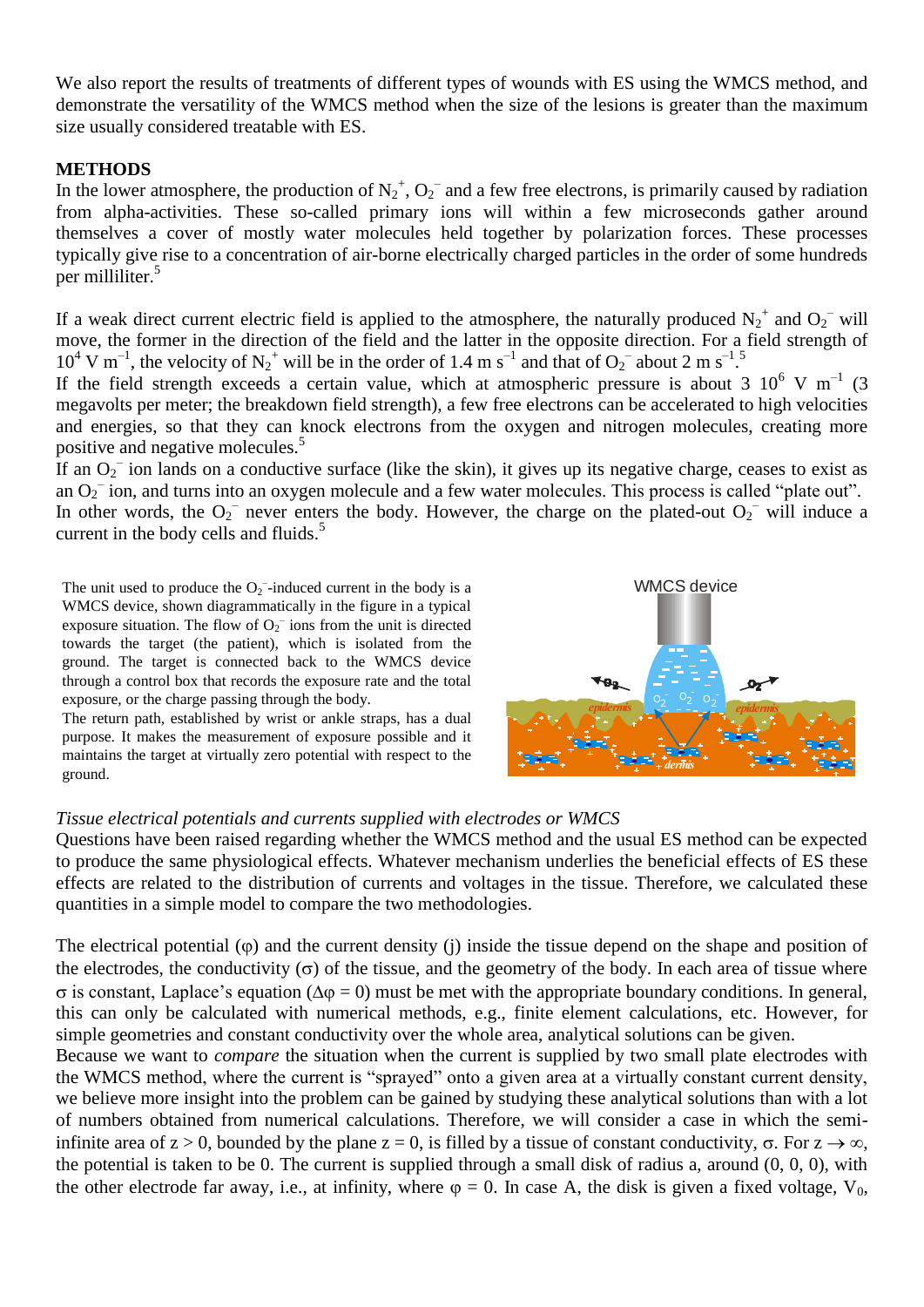whereas in case B, a current with constant current density,  $j_0$ , is supplied over the disk. Case A models the usual method and case B the WMCS method. Both methods have cylindrical symmetry around the z-axis, and the solution for  $\varphi$  can therefore be given in cylindrical coordinates (r,  $\theta$ , z), where r is the distance to the z-axis,  $\theta$  is the polar angle, and z is the distance from the surface. In both cases A and B, the solution for  $z \ge$ 0 has the form:

$$
\varphi = \int_{0}^{\infty} f(s)J_0(sr)e^{-sz}ds
$$
\n(1)

where  $J_0$  is a Bessel function of order zero, and f(s) is a function that must be chosen such that  $\varphi$  satisfies the boundary conditions for  $z = 0$ .

In case A, the boundary conditions for  $z = 0$  are:  $\varphi = V_0$  for  $0 \le r \le a$ , and the current density, 0 z j  $z = 0$  $\sigma_z = -\left(\sigma \frac{\partial \Psi}{\partial z}\right)$  =  $\int$  $\setminus$  $\mathcal{L}$  $\setminus$ ſ  $\partial$  $=-\left(\sigma \frac{\partial \varphi}{\partial \varphi}\right)$  $=$ , through the plane  $z = 0$  for  $r > a$ . This will be fulfilled when  $f(s)$  is given by:

$$
f_A(s) = \frac{2V_0}{\pi s} \sin(sa)
$$
 (2)

For this value of f(s), the integral (1) can be expressed by the elementary function:

$$
\varphi_A = \frac{2V_0}{\pi} Arc \sin \left( \frac{2a}{\sqrt{(r-a)^2 + z^2} + \sqrt{(r+a)^2 + z^2}} \right)
$$
(3)

The total current,  $I_A$ , in case A can now be found by integrating the current density,  $j_z$ , over the disk-shaped electrode with voltage  $V_0$ :

$$
I_A = 2\sigma V_0 \int_0^a \int_0^\infty \sin(sa) J_0(sr) ds \bigg] r^2 dr = 4\sigma a V_0 \tag{4}
$$

In case B, f(s) must be:  $(sa)$  $f_B(s) = \frac{j_0 a}{\sigma} \frac{J_1(s a)}{s}$  $=\frac{J(0a)}{J(0a)}$ , (J<sub>1</sub> is the Bessel function of order 1) which gives:

$$
\varphi_B = \frac{j_0 a}{\sigma} \int_0^\infty e^{-sz} J_0(sr) J_1(sa) \frac{ds}{s}
$$
\n(5)

The integral in eqn 5 cannot be given in an elementary form when  $z > 0$ , but can be expressed as an infinite sum of hypergeometric functions. For  $z = 0$ ,  $\varphi_B$  is given by single hypergeometric functions. We will not give the explicit forms here, but the average value of  $\varphi_B$  over the disk r < a, for z = 0, is found to be

 $3\pi\sigma$  $8j_0a$  $V_{av}$  = , and the maximal value  $\varphi_{B,max} = \frac{30}{\sigma}$  $j_0$ *a* . Because the total current is  $I_B = \pi a^2 j_0$ , the ratio of the current to the average voltage is:  $I_B/V_{av} =$  $\frac{3\pi^2 \sigma a}{a}$ , whereas in case A we get: I<sub>A</sub>/V<sub>0</sub> = 4 $\sigma a$ .

8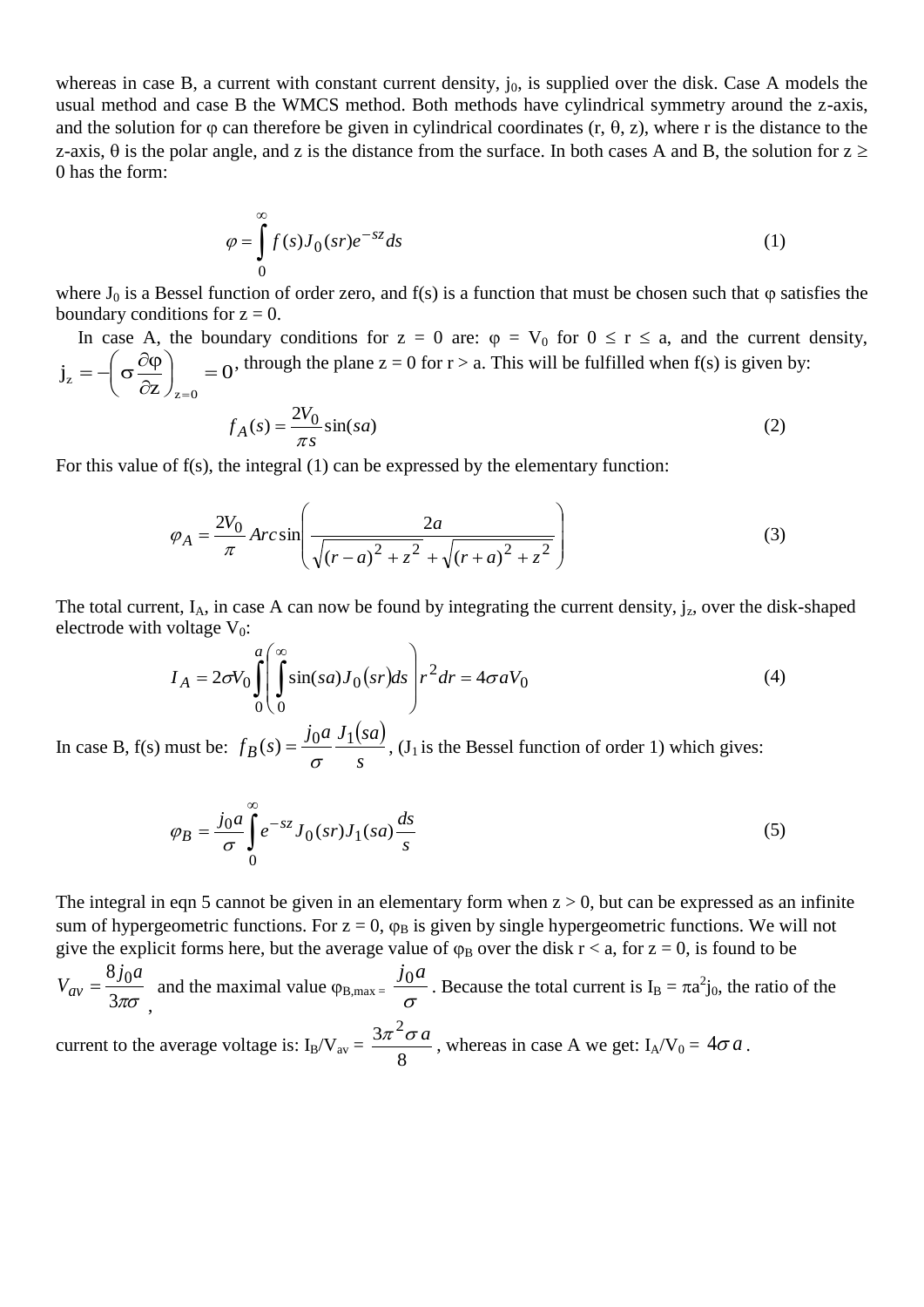Figs 1–2 show the values for the electrical potential at different values of r and z in cases A and B.



Fig. 1:  $\phi/\phi_{\text{max}}$  as a function of r/a for z = 0 (case A, red; case B, green) and z = 2a (case A, yellow).



Fig. 2:  $\varphi/\varphi_{\text{max}}$  as a function of z/a for r = 0 (case A, red; case B, green).

When we compare the figures for cases A and B, no significant differences can be seen. However, it must be noted that an electrode is usually much smaller than the wound, whereas the current in the WMCS method is supplied over a larger area. This means that  $a \approx 1$  mm in case A, whereas it can easily be 10 mm or more in case B. From the expressions for the total currents, we see that for the same current in cases A and B, the ratio between V<sub>0</sub> and  $\varphi_{B,max}$  is V<sub>0</sub>/ $\varphi_{B,max} = \pi a_A/(4a_B) \approx 10$ .

#### **RESULTS**

It has been demonstrated in many tests that ES is very effective in accelerating wound healing.<sup>1,2</sup> Therefore, it is not the intention of this article to report any further investigation of ES, but to present clinical studies of different wound healing situations in which the WMCS technology has proved to be effective, low-risk, pain-free noninvasive alternative to the usual method.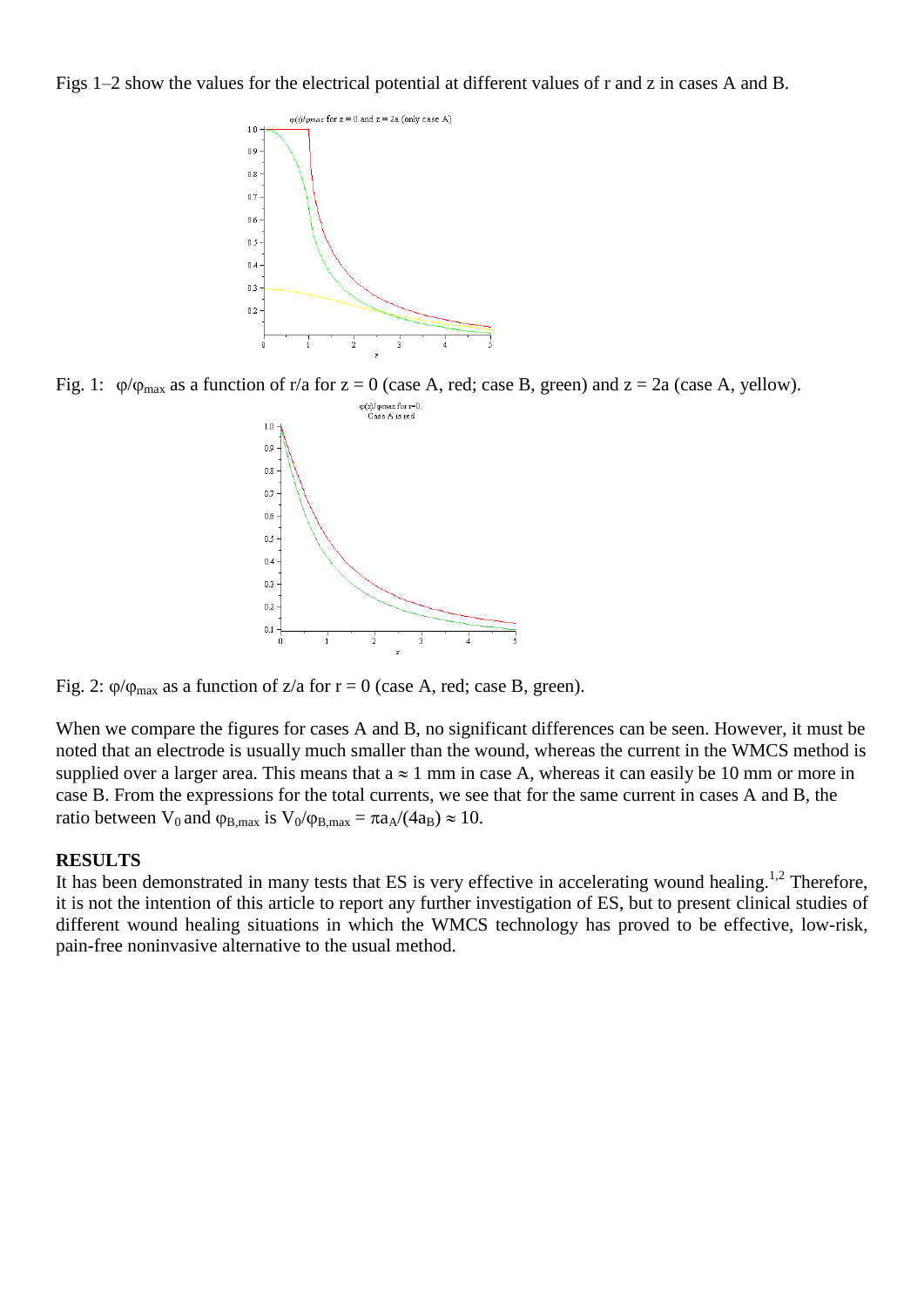The following pictures show two similar situations in which ES was used to heal bed sores.



The picture above shows a situation in which electrodes are used. The picture is presented with the permission of Professor Luther Kloth, Department of Physical Therapy, Marquette University, Milwaukee, WI (USA). Two electrodes are used: one in contact with the intact skin and the other in contact with the wound bed.



The picture above shows a similar situation, only in this case, WMCS is used. There is no physical contact between the injured skin and the treatment unit (the anode) from which the charged particles will be sprayed, under control, over the total area of the wound. The cathode is connected noninvasively to the intact skin of the patient at a distance, by wrist straps.

#### *WMCS therapy in patients with leg ulcers or diabetic foot ulcers P. Wirsing*

We have used the WMCS technology for some months and conclude that the method can be used successfully in the treatment of leg ulcers of any origin and in patients with ulcers arising from diabetic foot syndrome.

All stages of wound healing can be treated with WMCS. Necrosis must be removed completely, and fibrin or other coverings must also be removed as far as possible. The kind of dressing applied previously to the wound is not important, but all residue of silver dressings must be removed completely from the wound before WMCS therapy is commenced.

The WMCS device must be directed (adjusted) to a distance of about 10–15 cm straight onto the wound. Before WMCS therapy is commenced, the patient must be connected to the cathode via a wrist strap. The duration of treatment per session is 60 min, once a day if possible. However, treatments ranging from once a day to twice a week are recommended. At the end of the treatment the WMCS device switches off automatically.

No severe complications have been reported by the patients after treatment. Very rarely, a very smooth burning sensation was reported, but no analgesics or other medications have ever been required. A slight redness surrounding the wound was sometimes observed, which disappeared in a few hours.

A dramatic improvement in the arterial blood flow was seen in all patients, independent of the cause of the ulcer. This was also observed in patients with a severe arterial occlusive disease or diabetic micro- and/or macroangiopathy. A clear reduction in the bacterial burden was also observed, even a few days after treatment. After only one session of treatment, better perfusion of the wound and contraction of the wound edge were seen. After each session, a fine protective film (not a biofilm!) was observed over the wound.

In sessions performed at a rate of one every 1–2 days, no special wound dressing was required, whereas at frequencies of one session every three or more days, a dressing should be applied, depending on the stage of wound healing. With higher rates of treatment, faster improvement in the wound and earlier success were achieved.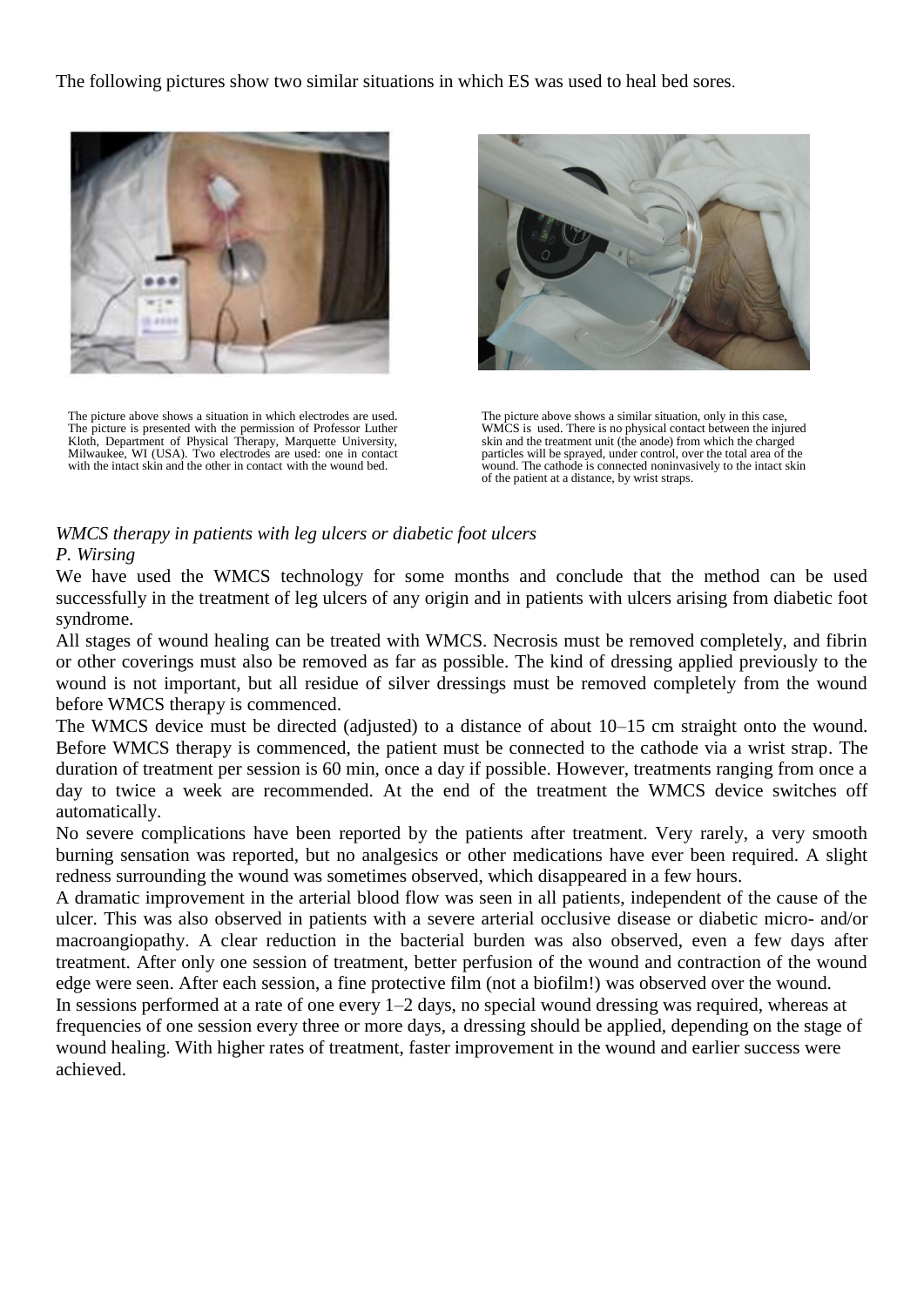# *Case 1*

# *Report of WMCS treatment for arterial leg ulcers P. Wirsing*

An 84-year-old male patient with severe arterial occlusive disease had four leg ulcers on the right lower limb for one year, a large one (45 mm  $\times$  22 mm, 3 mm deep) and three smaller superficial leg ulcers (a = 8–5 mm,  $b = 16-4$  mm,  $c = 9-8$  mm). Neither an arterial reconstruction nor an interventional procedure to improve his arterial blood flow was possible. Accompanying diseases, including anemia, hyperuricemia, stage III renal failure, chronic venous insufficiency, etc., were treated optimally. Modern wound dressings adapted to the stage of wound healing were used without altering the wound status and no further improvement was considered possible.

The patient was then treated with WMCS as an outpatient, at intervals of 2–3 days. After 10 sessions, the fibrin and other covering disappeared. After 15 sessions, very good granulation tissue was visible in the wound bed and at the wound edge. A clear reduction in exudate, with fewer dressing changes, was achieved. After 15 sessions, there was a significant reduction in the wound area.



Ulcers before WMCS therapy Size of the wound is  $1166$  mm<sup>2</sup>



After 15 sessions of WMCS therapy (three weeks) Size of the wound is  $768 \text{ mm}^2$ 

The patient suffered no pain or other disorder during or after any WMCS session. We have now (OCT 2011) been treating several wounds cases and we are all convinced of the success of the WMCS therapy and our patients wishes to continue the treatment until the total closure of their wounds.

# *Cases 2–3*

# *Report of WMCS treatments of burns*

# *Frank Siemers, Karl L. Mauss, Peter Mailander*

We report two patients who suffered thermal injuries. Following their accidents, the patients were treated according to standard procedures. After surgical debridement (blister removal and wound surface cleansing) was completed, the wound area was covered with an antiseptic dressing. The facial region was treated with a semiocclusive dressing 24 h after the injury. Thermal injuries to the limbs were covered with a hydrocolloid dressing.

#### *Case 2:*

A male patient aged 55 years scalded himself with boiling water on the left side of his face and his left arm (7% total body surface area [TBSA]). The degree of scalding was deep in some areas (2b°). Some parts of the wound area showed prolonged recapillarization. On day 4, there was no recapillarization or healing in the central wound areas, a sign of deep dermal injury.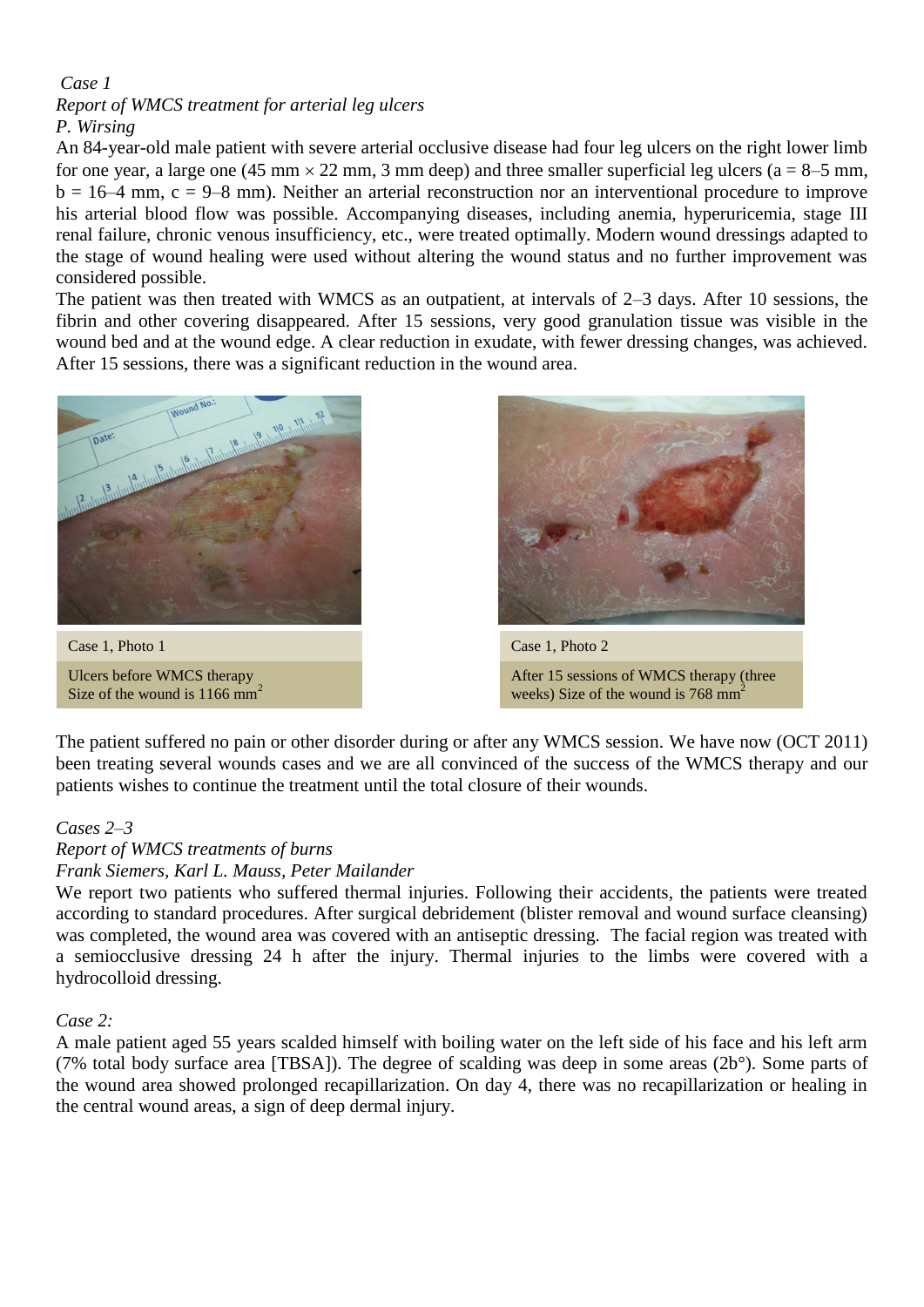WMCS treatment was commenced at day 4. During the first treatments, the patient complained of a pain sensation in the treatment area after 10 min. On subsequent days, the treatment was painless, and the treatment sessions lasted 30 min.

On day 7, the areas that formerly showed deep partial-thickness lesions were reepithelialized. The patient reported less-intense pain sensations (according to a visual analogue scale [VAS]) in the WMCS-treated areas during and following the therapy compared with those in the untreated areas (VAS: 2 vs 6, respectively).



#### *Case 3:*

A 34-year-old male patient suffered a partial- to deep-thickness facial burn injury from a flame (3% TBSA). His forehead region, both cheeks, and both ears were affected by the injury. WMCS treatment was commenced on the day of injury. Following four courses of treatment (treatment duration 60 min/d), all areas were completely reepithelialized.



Case 3, Photo 1 Case 3, Photo 2 Burn before WMCS therapy was commenced Burn after four sessions of WMCS therapy



#### *Summary*

In our first experience of using the WMCS technology to treat thermal injuries, we observed faster healing of deep dermal injuries compared with that achieved with conventional therapy strategies. The patients reported a reduction in pain during and after treatment.

Our first results of linking conventional therapy and WMCS are promising, and we would like to continue to extend our knowledge. Therefore, we would like to establish a series of studies designed to expand the scientific understanding of this interesting method.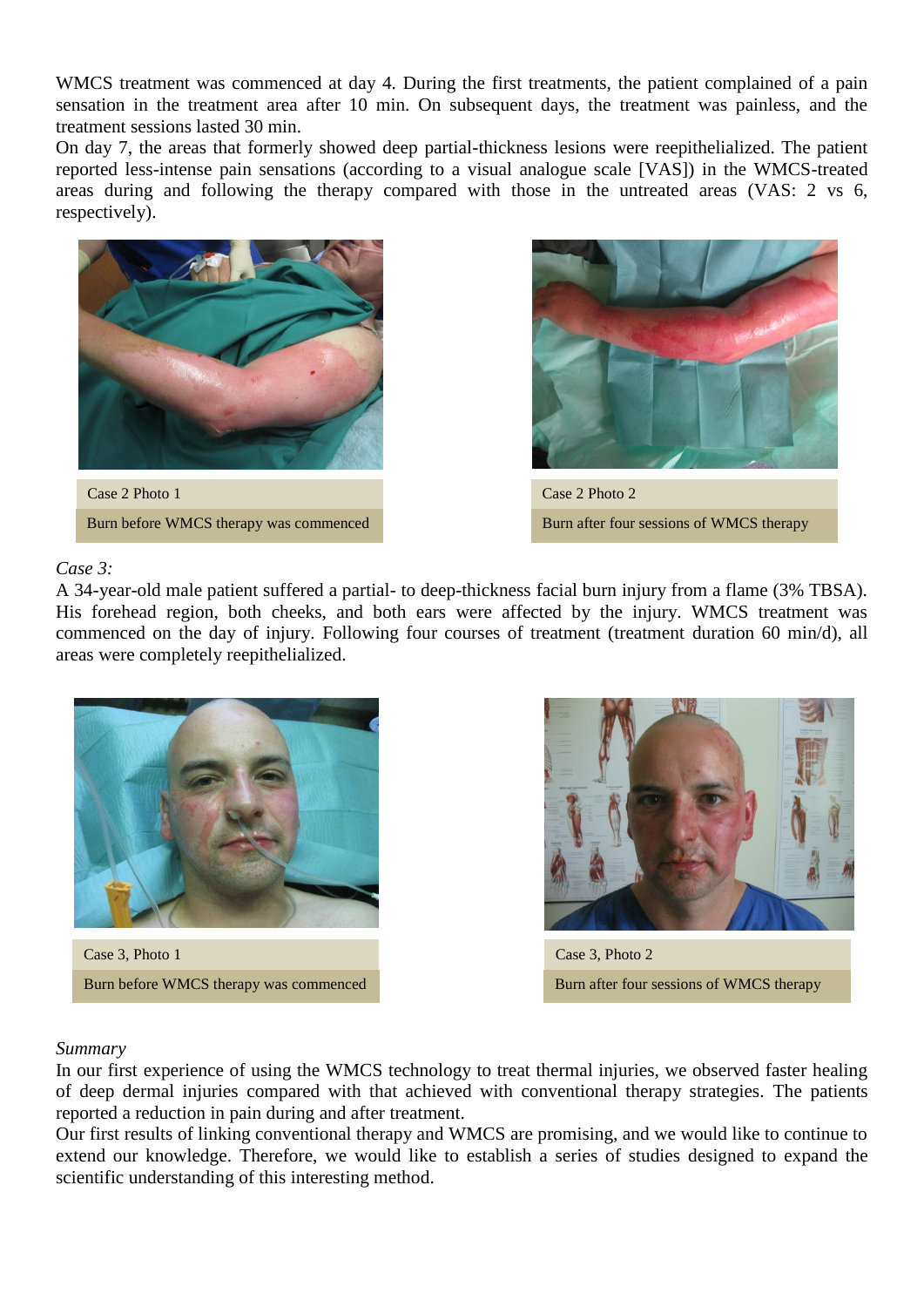# *Case 4:*

# *Report on WMCS treatment for burns*

*Mongkol Vanitchpakdeedecha, Vachara Chuapaknam* 

The pain experienced after burns is one of the most intense and lasting pains. It is difficult to control, and further pain is experienced during dressing changes and wound cleaning. In a recent wound-care survey of the pain and trauma experienced at dressing changes, dressing removal was considered the time of greatest perceived pain. Psychological problems, such as symptoms of posttraumatic stress disorder, anxiety, and depression, are also known to occur, are well documented, and can last for some time after the injury. Furthermore, it might be necessary to wait for a week or more to determine whether the tissues have healed by themselves or require further treatment.



Case 4, Photo 1 Burn during first WMCS therapy



Case 4, Photo 2 Burn after two sessions of WMCS therapy

Case 4, photo 1 shows a flame-burned female, aged 50 years, brought into a hospital unit late on the evening of 27 October 2010 after flame damaged 30% of her skin, with second degree burns to the front of her body, leaving her in excruciating pain. After cleaning and preparation, the patient was brought into the room in which the WMCS treatment was to be performed. The room was a normal hospital bedroom.

Photo 1 shows the first WMCS treatment on 28 October. The patient was in excruciating pain and required aggressive analgesic treatment. At the end of the first treatment, the patient was relaxed and able to sit up in the bed without severe pain and she slept relatively quietly the following night.

The present WMCS technology can cover an area of up to approximately  $700 \text{ cm}^2$ . Because of the huge area of this wound, we chose to use two pieces of equipment. After the wound had been divided into appropriate areas, each part was treated by transferring 1.5  $\mu$ A of current in sessions of 1 h, to a total at 5,400  $\mu$ C.

On the first day of treatment, we decided to let the dressing fabric remain on the wound, because from previous burns cases, we knew that it does not affect the healing process but even protects the very fine film that is created during the WMCS treatment. The fabric can be removed after a few days of treatment without damaging the skin or patient.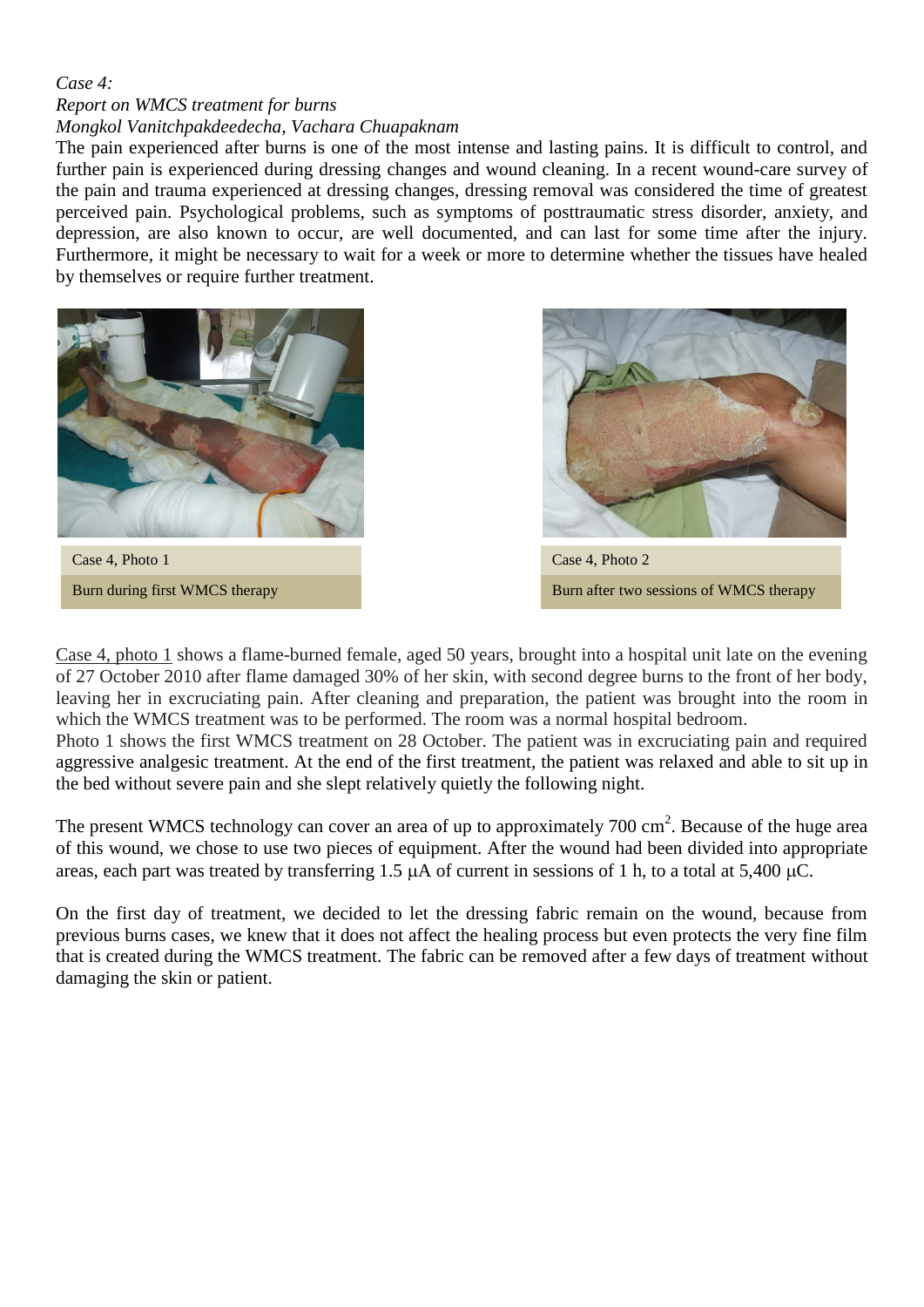Case 4, photo 2 was taken on day 2, and shows part of the patient's upper leg. The almost dried fabric can be seen on top of the fine protecting film created under it.





Case 4, photo 3 was taken on day 3, shortly after the fabric had been removed without any pain to the patient. The protective film now covering the total area of the burns can be seen. No further dressing was required. On day 3, after the third WMCS treatment, the patient was able to step out of bed by herself without severe pain, go to toilet, and walk around the room.

After 10 days of treatment, the patient went home, visiting the hospital unit as an outpatient for observation, with little further treatment.

Case 4, photo 4 was taken 49 days after the accident, during regular follow-up at the hospital. The patient's skin was totally healed, with no scar tissue, and the skin pigmentation was even returning.

*Case 5*

*Report on WMCS treatment for Wound Hypergranulation*

*Aditya Wardhana*

A five-year-old girl had superficial and deep dermal burns, covering 27% TBSA. After wound treatment with ointment and a foam dressing, granulation tissue was apparent after the eschar was removed by the foam dressing. We should have performed a skin graft to close the wound but decided instead to apply the WMCS technology, which we had used in more than 40 patients since March 2011, with very encouraging results.

Treatment with WMCS showed us quite rapidly that this might be the optimal treatment for her wounds, and we decided to continue the treatment using only this new method.

We found that WMCS promoted the migration of epithelial cells to the center of a wound, to close the granulation tissue, and in some areas in the middle of the granulation tissue, there were islands of epithelial cells.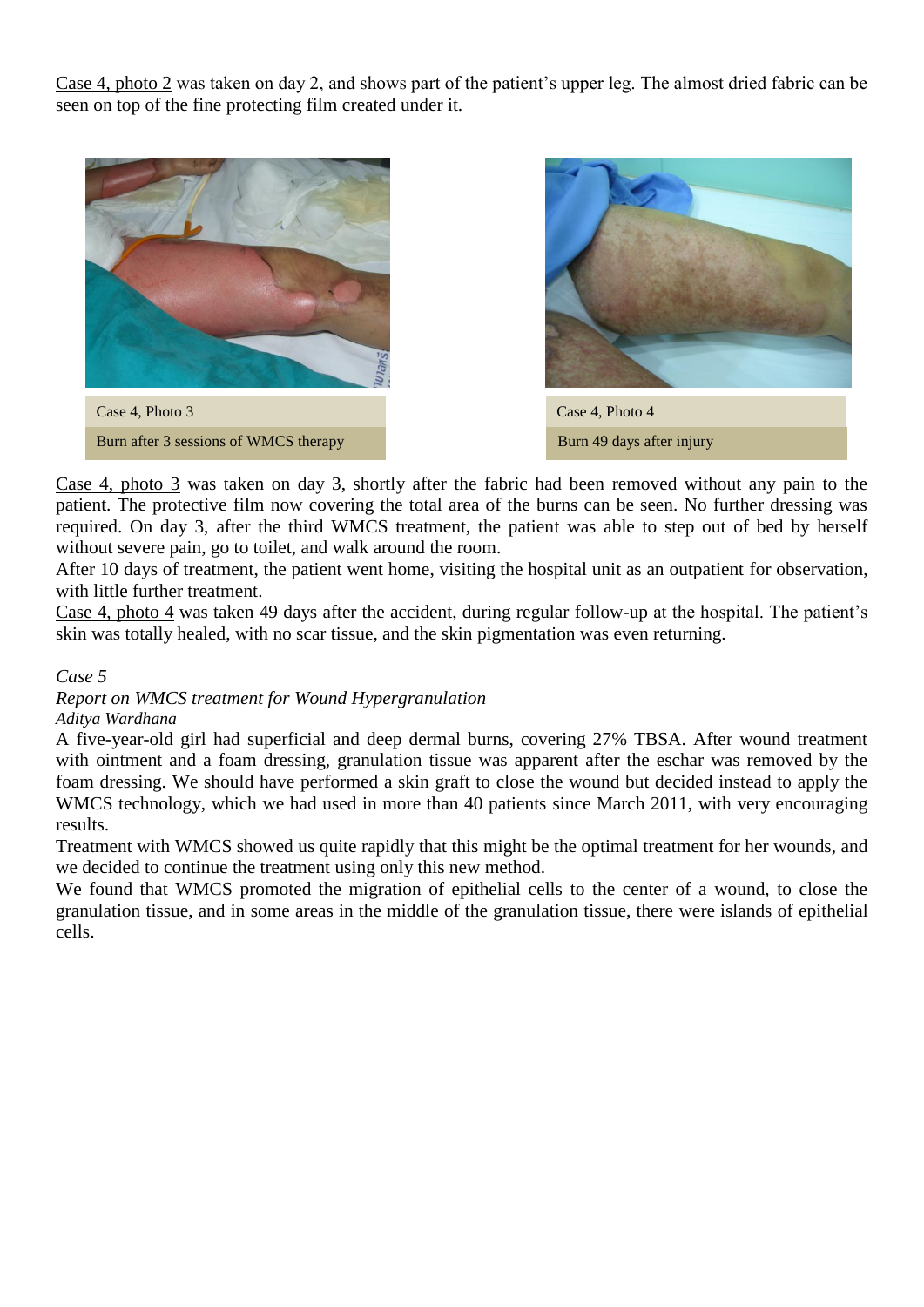WMCS may also accelerate the second phase of wound healing, to the maturation phase. However, to test this proposition, we wish to set up a series of experiments designed to investigate this phenomenon.



Case 5, Photo 1 Day 1 before WMCS therapy



Case 5, Photo 2 Day 6 after the 6<sup>th</sup> WMCS therapy

# *Case 6*

*Report on WMCS treatment of a breast cancer wound Finn S. Andersen*

It is well known that managing wounds in patients with cancer is complicated by the physiological changes that occur in the patients after surgery, radiation therapy, and chemotherapy, which are often part of the usual treatment.

The following case, in which a fungating wound was healed, is unique because the disease technologies used included metronomic chemotherapy, regular injections with Helixor P, and ES with WMCS.

The patient was a 65-year-old female who found a small wound just on top of her right breast nipple in late 2008, with no idea that it could be cancer. In the period after late 2008, the wound grew. In August 2009, she was hospitalized with breathing problems, and her pleural cavity was emptied of almost 3 L of fluid.

The hospital also found a 86  $\times$  111 mm<sup>2</sup> ulcerated necrotizing wound just over the right breast nipple, involving the thorax wall. A biopsy showed that this wound was the result of cancer. The patient was offered treatment for her cancer using conventional methods, but refused all options.

She was then told about WMCS and agreed to try this method to cure the unpleasant-smelling and infected wound.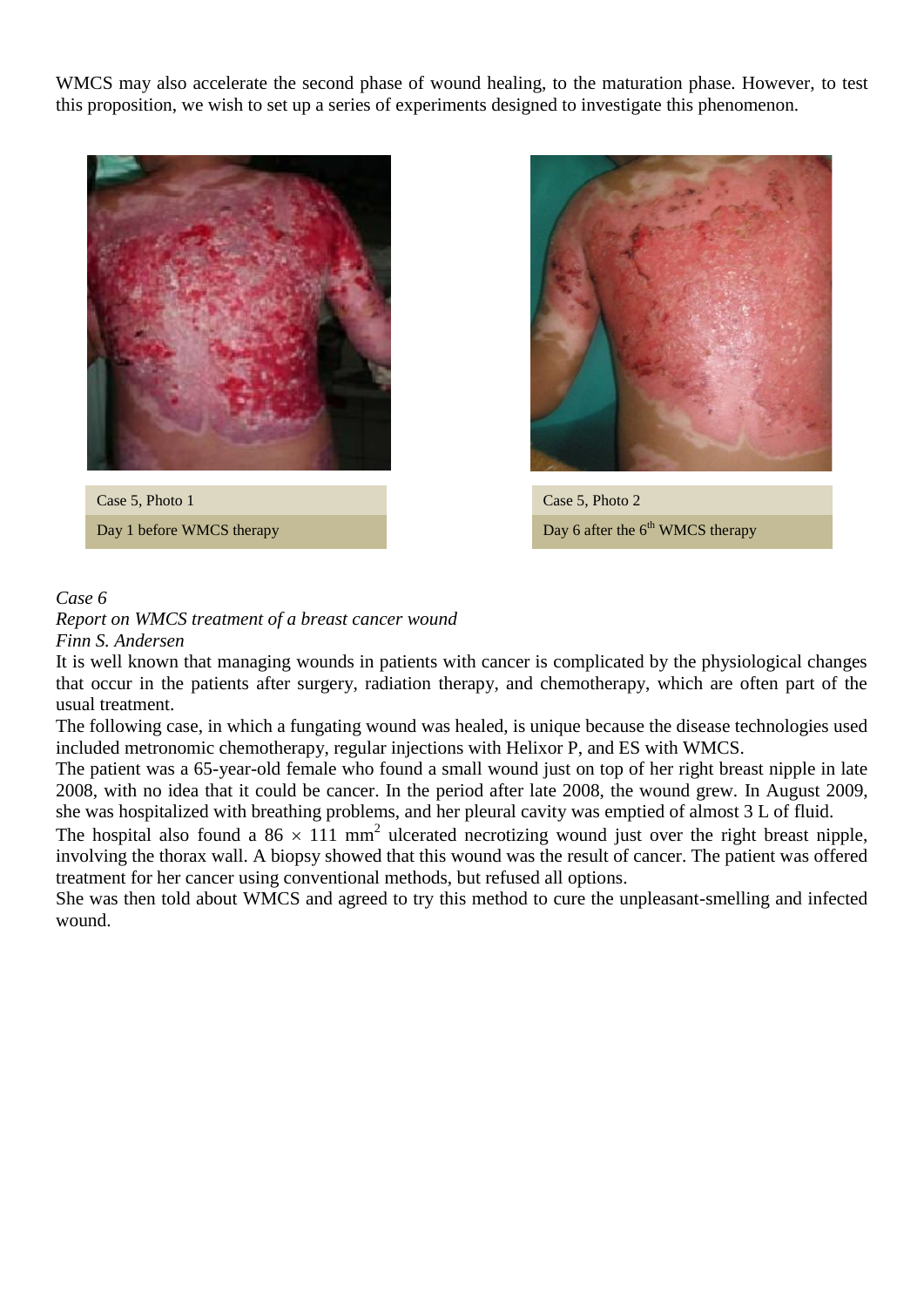The following pictures were taken just before the WMCS treatments. The patient received 86 treatments, each of 1 h.



Case 6, Photo 1 Day 1 during the  $1<sup>st</sup>$  WMCS treatment



Case 6, Photo 3 Day 86 during the 86<sup>st</sup> WMCS treatment End of treatment



Case 6, Photo 2 Day 7 after the 7<sup>st</sup> WMCS treatment



Case 6, Photo 4 Follow-up at the hospital seven months after the first treatment

During the WMCS treatment period, the patient also received metronomic chemotherapy and regular injections of Helixor P. This kind of treatment has no wound-healing effect, so we attributed the excellent wound healing to WMCS. The patient also reported that her overall well-being improved during the period of treatment.

# **DISCUSSION**

By using the capacity of nitrogen and oxygen to donate electrons, a charge can be transferred through the air to the wound bed without any physical connection to the wound or the surrounding skin, allowing a noninvasive technology to accelerate the healing of acute and chronic wounds.

In all cases mentioned in this paper, a current of  $1.5 \mu A$  was the basis of treatment, and all treatments were performed in sessions of 30 or 60 min.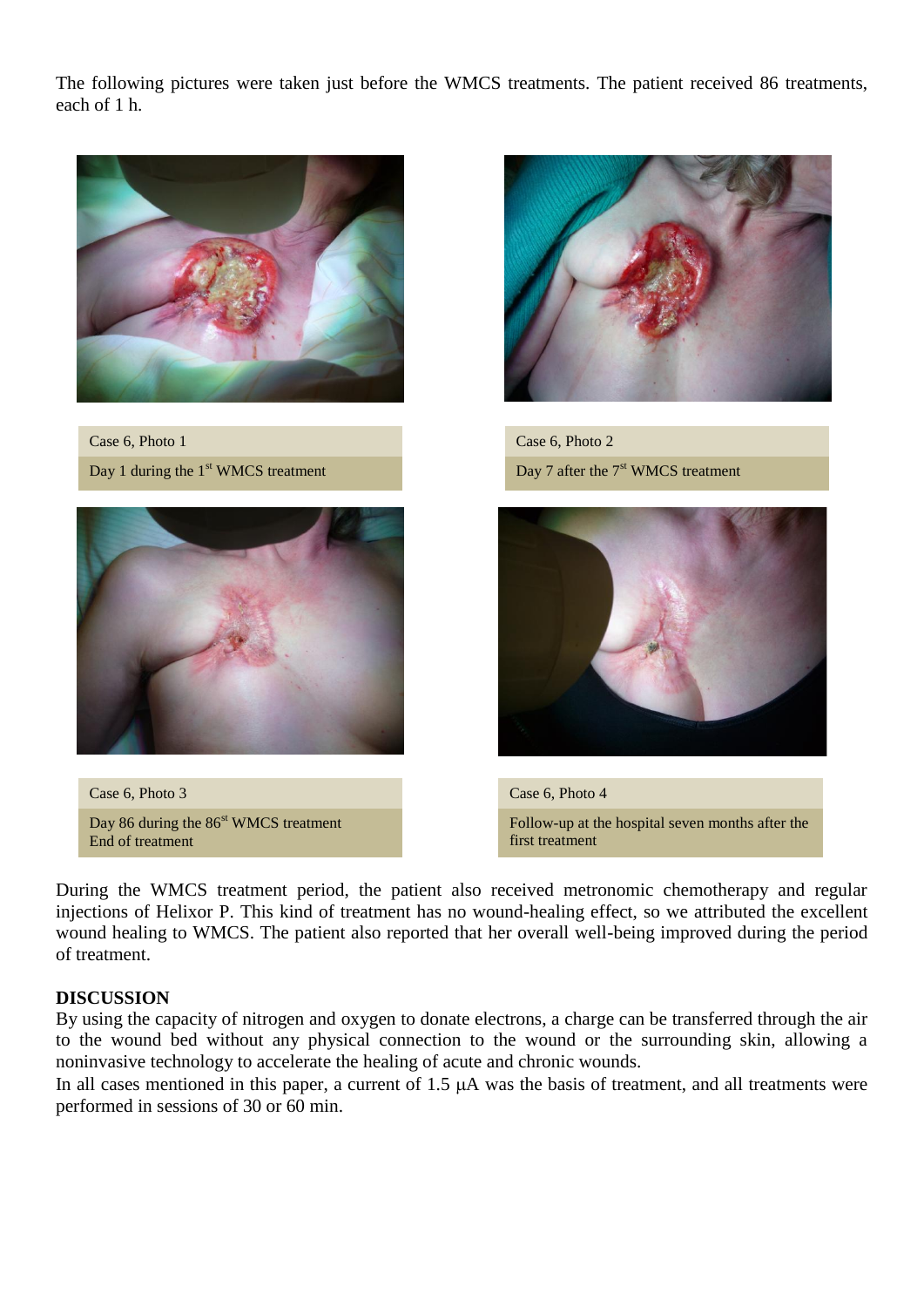The cathode was a normal electrostatic discharge wrist strap, connected to either the wrist or ankle, at some distance from the wound. The connection between the wrist straps and the equipment was made with a standard wire, with no further resistance than that presented by the cable itself.

In all the cases described, the patient was lying on a hospital bed that had been electrically insulated from the ground by rubber placed between the bed poles and the floor. This insulation is necessary to prevent any ground connection that might interfere with the measurement of the total effect (coulombs) passing into the patient. During each treatment, we also ensured that neither the bed nor the patient was in contact with the wall, to prevent any misreading of the coulomb counts.

The cases described in this paper are examples of the many patients treated by each author in 2009, 2010 and 2011. In a few cases, the patients complained of pain, which they described as "burning pain", during the very first session. To explain why this pain occurs, it will be necessary to establish an appropriate study, but at the time of writing this paper, we have no model with which to undertake this research.

Healing the wound caused by an underlying breast tumor differed from all our other cases of wounds treated with the WMCS technology. Many questions can be asked, including whether the results of WMCS would have been just as good if the underlying cause had been a more aggressive tumor. To answer this and many other questions, a series of studies must be undertaken, and at the time of writing, we do not have a model for such studies.

# **CONCLUSION**

Electrical stimulation in which electrodes is in use for transferring the current to the wound is a well-known technology for accelerating wound healing, and has been described and investigated in a large number of clinical trials. Electrical stimulation and its effect on chronic wounds are well documented.

Different biological effects can be described, depending on the application:

- Chemotaxis of macrophages<sup>6,7</sup> and neutrophilic granulocytes<sup>8-10</sup> to initiate wound cleaning;
- $\bullet$  Increased blood flow;<sup>10-14</sup>
- Increased oxygen concentration around the wound;<sup>10,12</sup>
- Stimulation of granulation tissue formation: $8$
- Increased synthesis of collagen and other components of the extracellular matrix; $8,15-18$
- Reorganization of the extracellular matrix;<sup>19-22</sup>
- Facilitation of angioneogenesis and the activation of growth factor production (demonstrated for vascular endothelial growth factor);<sup>8,10,23,24</sup>
- Activation of reepithelialization using the targeted migration of keratinocytes; $8,25-29$
- Antimicrobial effects, e.g., on Gram-positive (*Staphylococcus aureus*, *S. epidermidis*, *Enterococcus faecium*) and Gram-negative bacteria (*Pseudomonas aeruginosa*, *Escherichia coli*, *Klebsiella pneumoniae*), but not with the strength of typical antiseptics;<sup>10,30-34</sup>
- Reduction of edema:<sup>35-37</sup>
- Reduction of pain around wounds. $^{23}$

It has been demonstrated in the present paper that electrical stimulation during which a charge is delivered by electrically charged gas molecules with the WMCS technology provides the same advantages as traditional ES, but has the added advantages as:

- its "shower" effect allows the method to create the "current of injury" in one session;
- $-$  it is easy to administer;
- $\theta$  there is no direct contact with the wound;
- it minimizes the risk of infection;
- $-$  it has a fast pain reduce effect;
- if has huge cost-saving potential during wound dressing and ongoing nursing care;
- $\overline{\phantom{a}}$  it is portable, for home nursing care.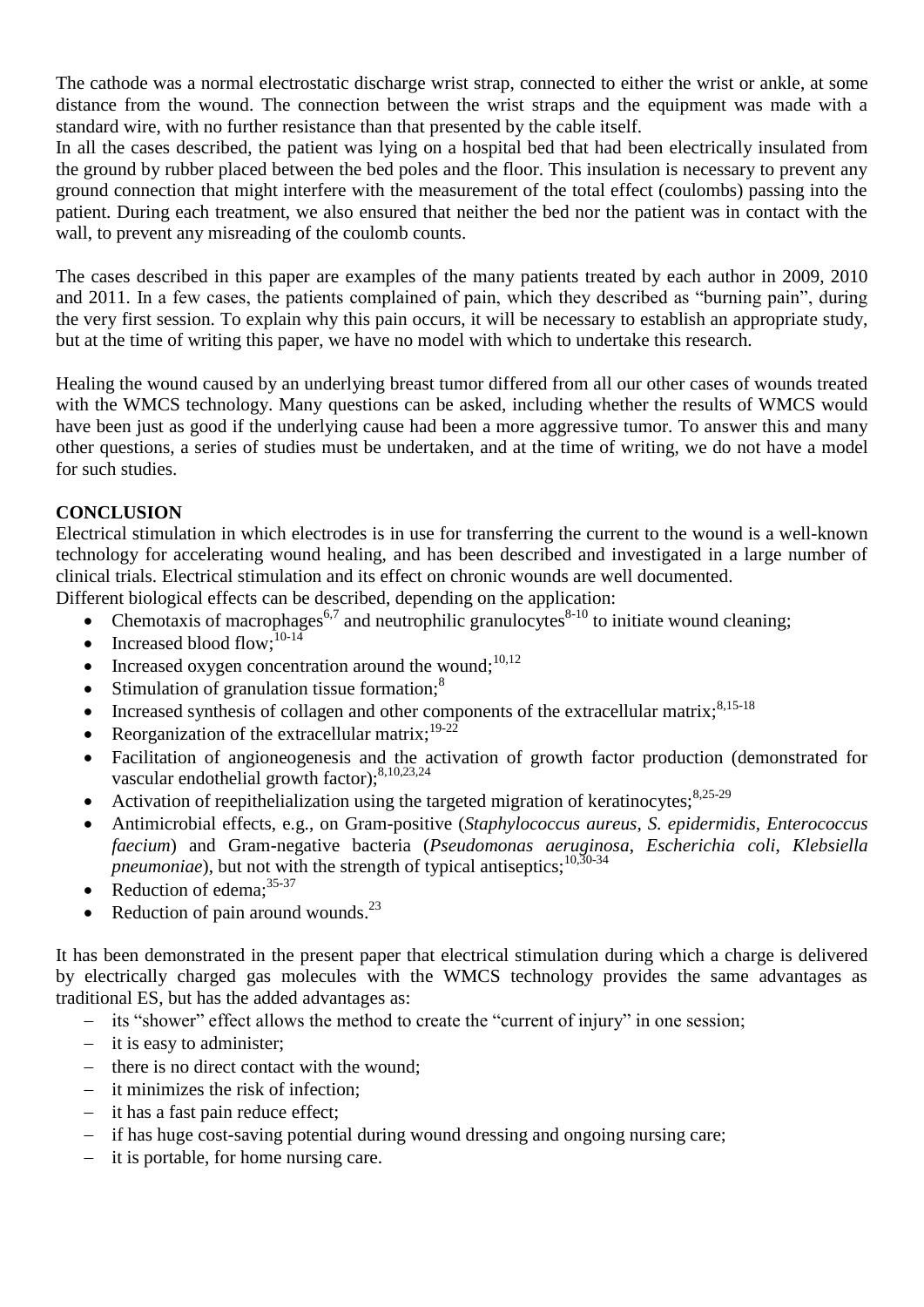It is difficult to predict whether a wound will be a traumatic nonhealing wound, but all at-risk candidates, such as diabetic patients, cancer patients, and weak patients, should be treated with WMCS as soon as a wound appears. By treating these patients from the very start, the total number of sessions required to heal these wounds can be minimized.

From an overall perspective, this should facilitate huge pain relief for many patients and huge cost savings in ongoing dressings and nursing care.

#### **ACKNOWLEDGEMENT**

We would like to thank John F. Wetling for his cooperation in determining the present investigation. His training in the use of the method has been a great help to our understanding of this interesting new way in healing of chronic and acute wounds.

#### References:

- *<sup>1</sup> CIGNA Healthcare coverage position: 2008 Electrical Stimulation for Wound healing*
- *2 Sussmann Physical Therapy: Electrical Stimulation for wound healing, Chapter 16, Sussman, C and Byl N Therapists and Nurses, Sussman, C. And Betes-Jensen, BM, Aspen Publisheds 1998*
- *3 Bogie K.M., Reger S.I., Levine S.P., and Sahgal V. (2000) Electrical stimulation for pressure sore*
- *prevention and wound healing. Assist. Technol. 12, 50-66.*
- <sup>4</sup> *Fleischli J.G. and Laughlin T.J. (1997) Electrical stimulation in wound healing. J. Foot Ankle Surg. 36, 457-461.e<sup>)</sup> Gentzkow G.D. (1993) Electrical stimulation to heal dermal wounds. J. Dermatol. Surg. Oncol. 19,753- 758.*
- *<sup>5</sup>Niels Jonassen: Elektro Magnetisme, Danish Technical University.*
- *<sup>6</sup>Orida N, Feldman JD: Directional protrusive pseudopodial activity and motility in macrophages induced by extracellular electric fields. Cell Motil 1982; 2: 243-255*
- *<sup>7</sup>Cho MR et al: Integrin-dependent human macrophage migration induced by oscillatory electrical stimulation. Ann Biomed Eng 2000; 28: 234-243*
- <sup>8</sup> Pullar CE: The biological basis for Electric Stimulation as a therapy to heal chronic wounds. Journal of Wound Technology 2009: 22555-22562
- *<sup>9</sup>Zhao M et al: Electrical signals control wound healing through phosphatidylinositol-3-OH kinase-gamma and PTEN. Nature 2006; 442: 457-460*
- *<sup>10</sup>Kloth LC: Electrical stimulation for wound healing: a review of evidence from in vitro studies, animal experiments, and clinical trials. Int J Low Extrem Wounds 2005; 4: 23-44*
- *<sup>11</sup>Goldman RJ et al: Use of electrotherapy to reverse expanding cutaneous gangrene in end-stage renal disease. Adv Skin Wound Care 2003; 16: 363-366*
- *<sup>12</sup>Alvarez OM et al: The healing of superficial skin wounds is stimulated by external electrical current. J Invest Dermatol 1983; 81: 144-148*
- *<sup>13</sup>Peters EJ et al: The benefit of electrical stimulation to enhance perfusion in persons with diabetes mellitus. J Foot Ankle Surg 1998; 37: 396-400; discussion 447-398 <sup>14</sup>Goldman RJ, Brewley BI, Golden MA: Electrotherapy reoxygenates inframalleolar ischemic wounds on diabetic patients: a case series. Adv Skin Wound Care 2002; 15: 112-120*
- *<sup>15</sup>Bourguignon GJ, Bourguignon LY: Electric stimulation of protein and DNA synthesis in human fibroblasts. FASEB J 1987; 1: 398-402*
- *<sup>16</sup> Oldman R, Pollack S: Electric fields and proliferation in a chronic wound model. Bioelectromagnetics 1996; 17: 450-457*
- *<sup>17</sup>Canseven AG, Atalay NS: Is it possible to trigger collagen synthesis by electric current in skin wounds? Indian J Biochem Biophys 1996; 33: 223-227*
- <sup>18</sup> *Is hawer HA, Houghton PE: Effects of electrical stimulation on the histological properties of wounds in diabetic mice. Wound Repair Regen 2001; 9: 107-115<sup>3</sup>*
- *<sup>19</sup> Brown M, Gogia PP: Effects of high voltage stimulation on cutaneous wound healing in rabbits. Phys Ther 1987; 67: 662-667*
- *<sup>20</sup> Taskan I et al: A comparative study of the effect of ultrasound and electrostimulation on wound healing in rats. Plast Reconstr Surg 1997; 100: 966-972*
- *<sup>21</sup> Cruz NI, Bayron FE, Suarez AJ: Accelerated healing of full-thickness burns by the use of high-voltage pulsed galvanic stimulation in the pig. Ann Plast Surg 1989; 23: 49 -55*
- *<sup>22</sup> Reger SI et al: Experimental wound healing with electrical stimulation. Artif Organs 1999; 23: 460-462*
- *23 Junger M et al: Local therapy and treatment costs of chronic, venous leg ulcers with electrical stimulation (Dermapulse): a prospective, placebo controlled, double blind <i>23 Junger M et al: Local therapy and treatm*
- *trial. Wound Repair Regen 2008; 16: 480-48 <sup>24</sup> Houghton PE et al: Effect of electrical stimulation on chronic leg ulcer size and appearance. Phys Ther 2003; 83: 17-28*
- *<sup>25</sup> Fang KS et al: Epidermal growth factor receptor relocalization and kinase activity are necessary for directional migration of keratinocytes in DC electric fields. J Cell Sci 1999; 112 (Pt 12), 1967-1978*
- *<sup>26</sup> Nishimura, KY, Isseroff RR, Nuccitelli R: Human keratinocytes migrate to the negative pole in direct current electric fields comparable to those measured in mammalian wounds. J Cell Sci 1996; 109: (Pt 1), 199-207*
- *<sup>27</sup> Pullar CE, Isseroff RR; Cyclic AMP mediates keratinocyte directional migration in an electric field. J Cell Sci 2005; 118: 2023-2034*

*28 Augustin M, Debus S: Therapie von Wunden mit woundEL – retrolektive Studie zur Evaluation von Therapieverläufen in ausgewählten Zentren. EWMA-Kongress, Helsinki 2009* 

- *<sup>29</sup> Sheridan DM, Isseroff RR, Nuccitelli R: Imposition of a physiologic DC electric field alters the migratory response of human keratinocytes on extracellular matrix molecules. J Invest Dermatol 1996; 106: 642-64*
- <sup>30</sup> Daeschlein G et al: Antibacterial activity of positive and negative polarity low-voltage pulsed current (LVPC) on six typical Gram-positive and Gram-negative bacterial  *pathogens of chronic wounds. Wound Repair Regen 2007; 15: 399-403 <sup>31</sup>Rowley BA et al: The influence of electrical current on an infecting microorganism in wounds. Ann N Y Acad Sci 1974; 238: 543-551*
- 
- *<sup>32</sup> Wheeler P, Wolcott L, Morris J: Neural considerations in the healing of ulcerated tissues by clinical electrical therapeutic applications of weak direct current. In*
- *: Neuroelectric research: electroneuroprosthesis, electroanesthesia and nonconvulsive electrotherapy (eds. Reynolds D & Sjoberg A), Thomas, 1971, Illinois, 1971 <sup>33</sup> Thibodeau EA, Handelman SL, Marquis RE: Inhibition and killing of oral bacteria by silver ions generated with low intensity direct current. J Dent Res 1978; 57: 922-926*
- *<sup>34</sup>Ong P, Laatsch L, Kloth L: Antibacterial effects of a silver electrode carrying microamperage direct current in vitro. J Clin Electrophysiol 1994; 6: 14-18*
- *<sup>35</sup>Taylor K et al: Effect of high-voltage pulsed current and alternating current on macromolecular leakage in hamster cheek pouch microcirculation. Phys Ther 1997; 77 : 1729-1740*
- *<sup>36</sup>Reed BV: Effect of high voltage pulsed electrical stimulation on microvascular permeability to plasma proteins. A possible mechanism in minimizing edema. Phys Ther 1998; 68: 491-495*